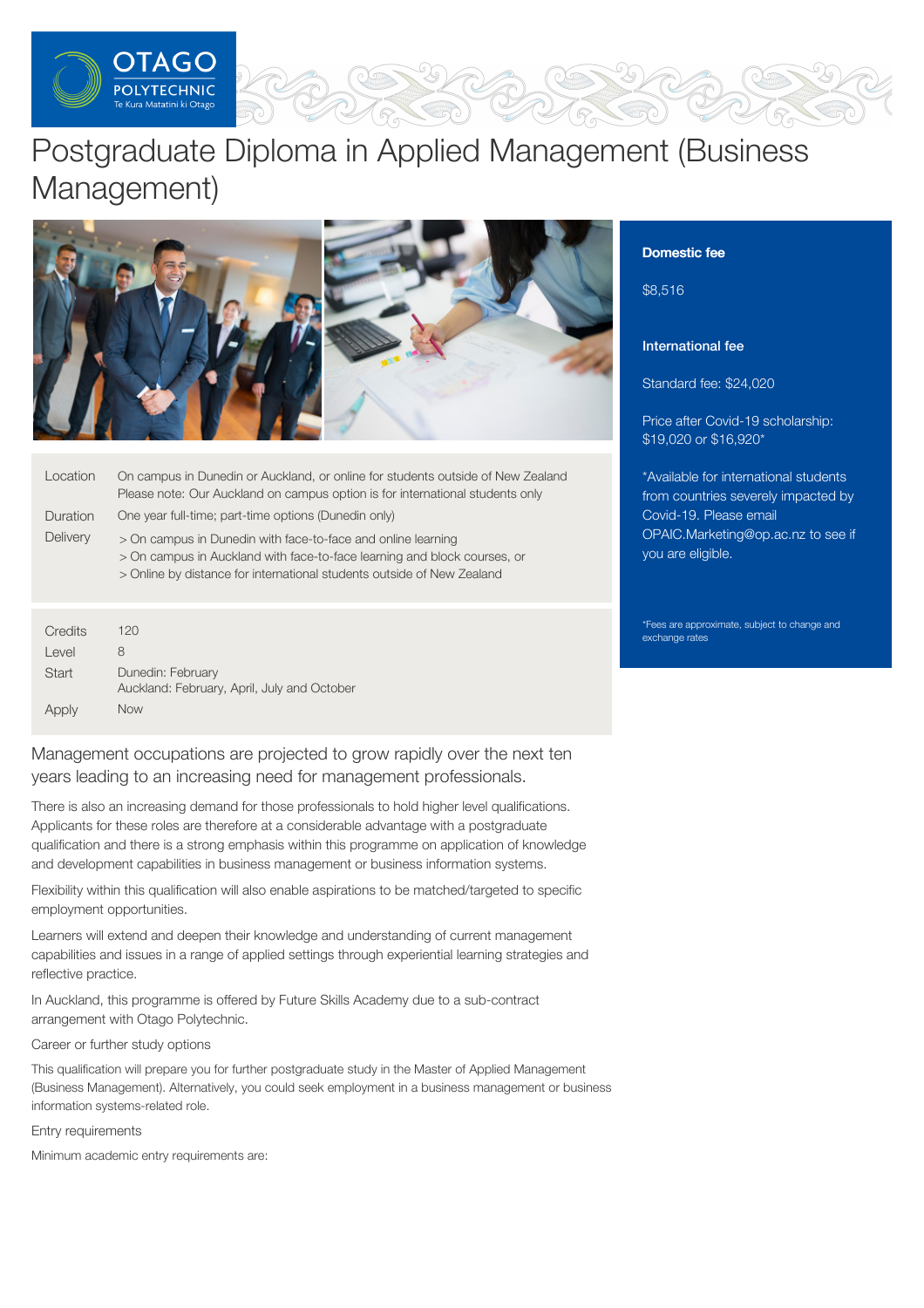- > A Bachelor's degree (or equivalent qualification) in a related discipline, OR
- > A combination of academic qualifications and relevant skills and knowledgeacquired through work or professional experience that is deemed equivalent to the above.
- > International applicants must demonstrate that they have equivalent academic qualifications and experience. Click here for your country's equivalent academic entry requirements.
- > If English is not your first language, you must provide:
	- > New Zealand University Entrance OR
	- > Overall Academic IELTS 6.5 with no individual band score lower than 6.0 (achieved inone test completed in the last two years), OR
	- > Acceptable alternative evidence of the required IELTS (see here for NZQA proficiency table and here for list of recognised proficiency tests).

If you need to improve your English Language skills, we offer a wide range of English programmes.

#### Selection criteria

Where there are more applicants than places available, applicants will be selected on the basis of the best academic records and their admission recommended to the OPAIC Director, Learning and Teaching in Auckland or the Programme Leader in Dunedin who will approve the final selection.

### Pathways into this programme

Students may have completed an undergraduate degree in a different discipline and be working in a management role. There are no specific foundation/bridging programmes in Applied Management for this qualification. Where English proficiency does not meet the required IELTS level, students may pathway to this qualification by completing the New Zealand Certificate in English Language (Level 5) which is available at Otago Polytechnic.

### Studying on campus

You'll learn using an online learning platform called Moodle. This means that, no matter where you are, you have easy access to all your course content. You also have access to Office 365, including Microsoft Teams, which you can use as part of your interaction with lecturers and classmates.

### Studying online (from offshore)

Your offshore online study journey will begin with an online Orientation. This session will cover introductions to staff, tips for academic success, and wellbeing information, among other things.

All courses offered at OPAIC use Moodle, which is an online learning management system (LMS). The use of the Moodle LMS means that students, no matter where they are, have ready access to all their course content.

All students have access to Microsoft Teams, where you will be able to collaborate with your classmates and work on certain tasks that have been designed by the lecturers.

Students get access to Office 365, including Teams, which they can use as part of their online interaction with lecturers and classmates.

Online students have access to the same services as students on campus. This includes online learning support, which will be available via Microsoft Teams. All online students will also have remote access to our library.

#### Your workload

You will be expected to spend about 38 hours per week (or 300 hours per study block) on your course work. This includes both scheduled class time and self-directed study. For on-campus student, some of these hours may be spent in a workplace gaining hands-on experience and developing important industry and business connections.

## You will study (in Dunedin)

This programme comprises four compulsory 15-credit courses, plus electives totalling 60 credits (at Level 8 or 9) from the elective list below.

| <b>COMPULSORY</b>            |                                                                                   |                |
|------------------------------|-----------------------------------------------------------------------------------|----------------|
| Course name                  | Description                                                                       | <b>Credits</b> |
| Capabilities for<br>Managers | Gain a critical awareness of the skills needed<br>to manage complex organisations | 15             |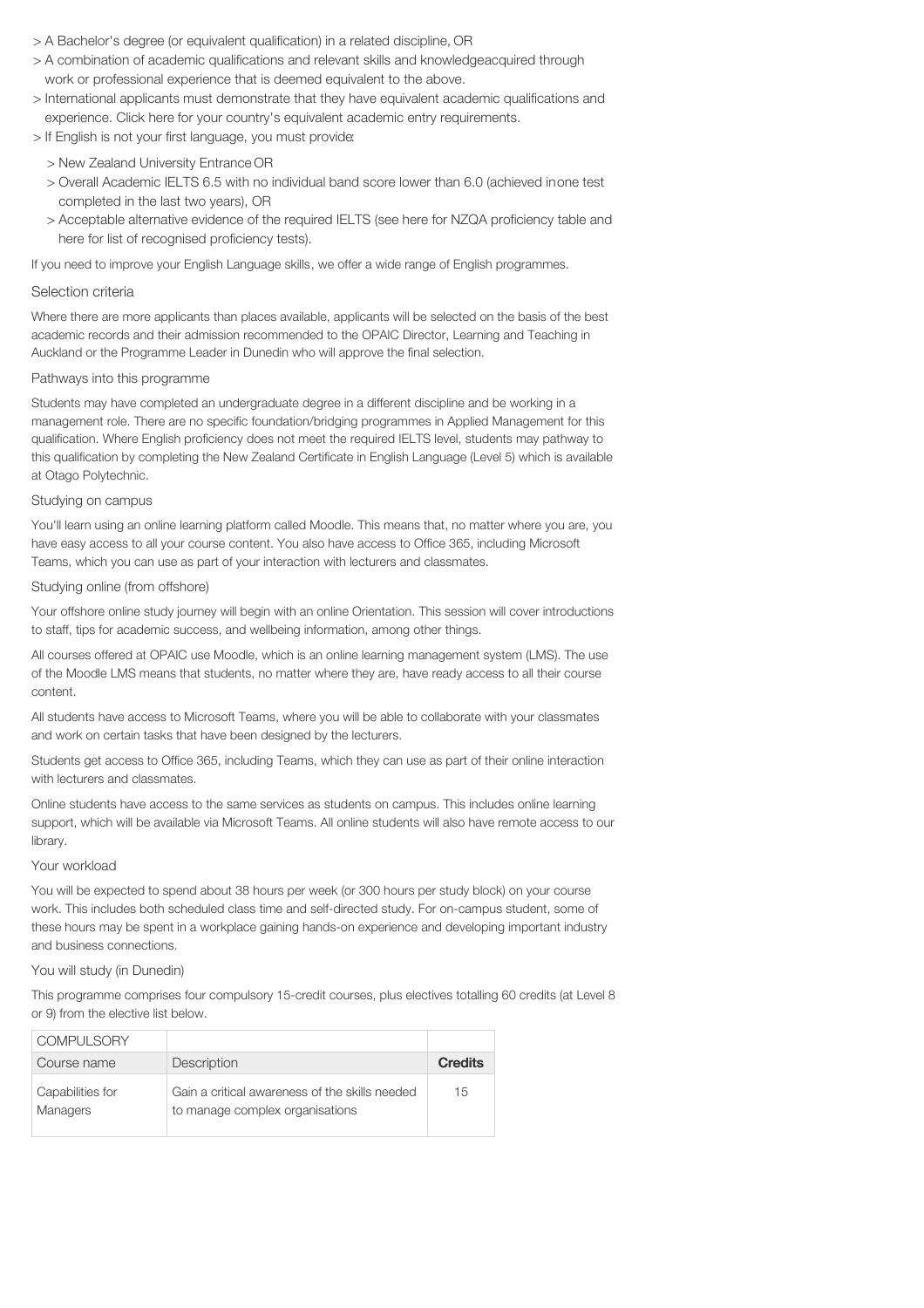| Research and Enquiry                           | Achieve the skills you need to undertake<br>small-scale professional projects within<br>organisations                                                                                                                                                                                     | 15      |
|------------------------------------------------|-------------------------------------------------------------------------------------------------------------------------------------------------------------------------------------------------------------------------------------------------------------------------------------------|---------|
| Analytics for Managers                         | Achieve the skills needed to critically evaluate<br>data for decision making within applied<br>management                                                                                                                                                                                 |         |
| Project Management                             | Learn how to develop critical analysis and<br>application skills in project management                                                                                                                                                                                                    |         |
| <b>ELECTIVES</b>                               |                                                                                                                                                                                                                                                                                           |         |
| Elective name                                  | Description                                                                                                                                                                                                                                                                               | Credits |
| Entrepreneurship and<br>Innovation             | Learn how to analyse the processes<br>associated with managing entrepreneurship<br>and innovation within both new ventures and<br>existing firms and to assess the significant<br>issues associated with utilising these<br>managerial concepts to optimise<br>organisational performance | 15      |
| Managing Change and<br>Adversity               | Critically analyse the processes associated<br>with achieving organisational growth, effective<br>management of change, and the<br>implementation of actions to respond to<br>adversity, including how iwi/Māori<br>organisations have managed post settlement<br>growth                  | 15      |
| <b>Financial Decision</b><br>Making            | Learn how to apply the concepts, theory and<br>analytical techniques of finance to investment,<br>financing and dividend decisions of a firm                                                                                                                                              | 15      |
| <b>Applied Human</b><br>Resource<br>Management | Gain the skills needed for management of<br>human resources within contemporary<br>Aotearoa/New Zealand organisations                                                                                                                                                                     | 15      |

You will study (in Auckland or online)

This programme comprises four compulsory 15-credit courses, plus electives totalling 60 credits (at Level 8 or 9) from the elective list below.

| <b>COMPULSORY</b>            |                                                                                                           |         |
|------------------------------|-----------------------------------------------------------------------------------------------------------|---------|
| Course name                  | Course description                                                                                        | Credits |
| Capabilities for<br>Managers | Gain a critical awareness of the skills needed to<br>manage complex organisations                         | 15      |
| Research and<br>Enguiry      | Achieve the skills you need to undertake small-<br>scale professional projects within organisations       | 15      |
| Analytics for<br>Managers    | Achieve the skills needed to critically evaluate<br>data for decision making within applied<br>management | 15      |
| Project Management           | Learn how to develop critical analysis and<br>application skills in project management                    | 15      |
| <b>ELECTIVES</b>             |                                                                                                           |         |
| Elective name                | Description                                                                                               | Credits |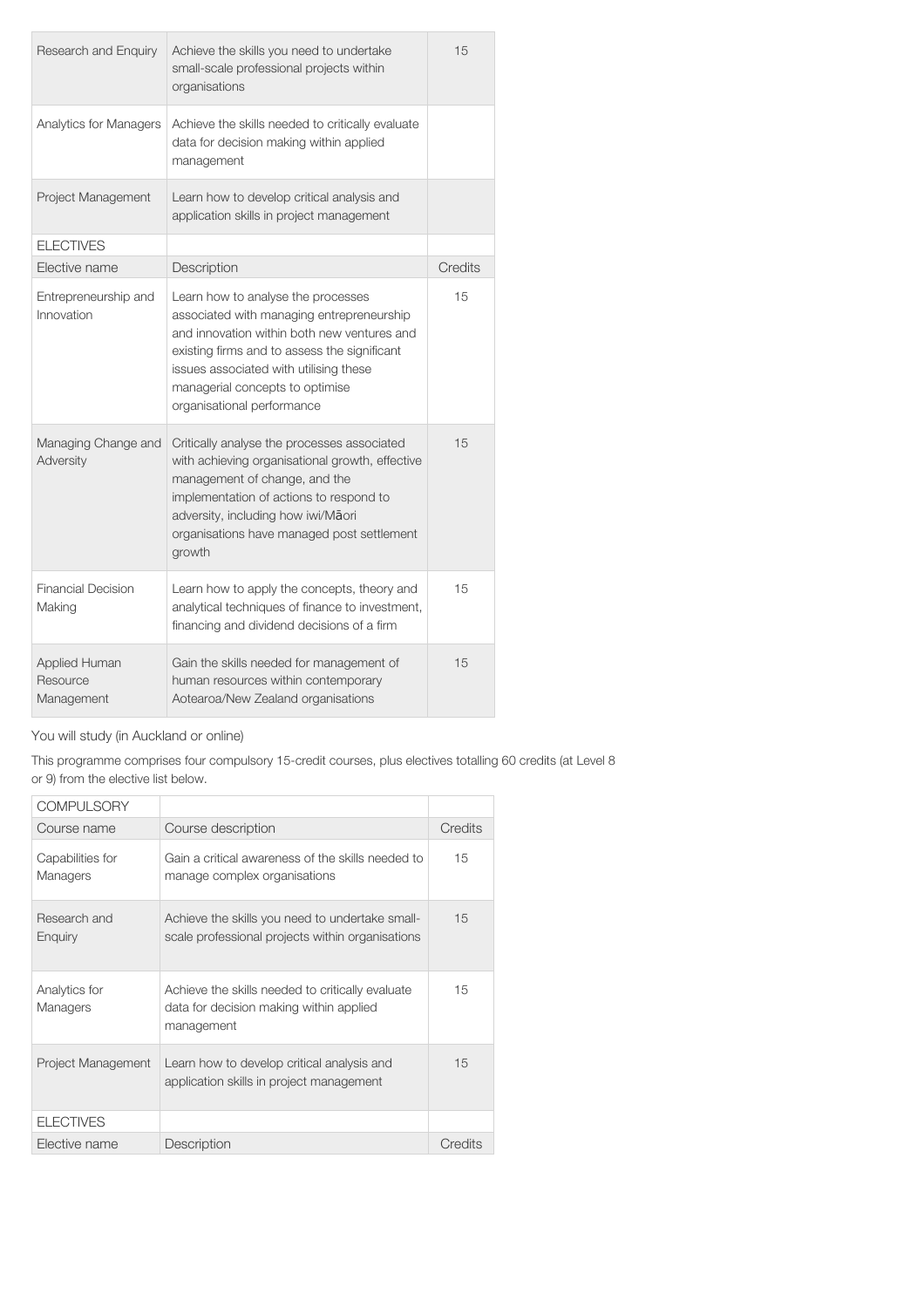| Developing Effective<br>Organisations          | Gain a critical understanding of organisational<br>development theory and practice in<br>organisational contexts including lwi/Maori<br>organisations                                                                                                                                     | 15 |
|------------------------------------------------|-------------------------------------------------------------------------------------------------------------------------------------------------------------------------------------------------------------------------------------------------------------------------------------------|----|
| Entrepreneurship and<br>Innovation             | Learn how to analyse the processes<br>associated with managing entrepreneurship<br>and innovation within both new ventures and<br>existing firms and to assess the significant<br>issues associated with utilising these<br>managerial concepts to optimise organisational<br>performance | 15 |
| Managing for<br>Sustainability                 | Develop your sustainable practice capabilities<br>and apply these capabilities to a variety of<br>applied settings as a sustainable practice<br>manager                                                                                                                                   | 15 |
| Marketing in a Digital<br>Age                  | Gain the marketing management capabilities<br>necessary to organise and manage for growth<br>and profitability in a digital age                                                                                                                                                           | 15 |
| <b>Financial Decision</b><br>Making            | Learn how to apply the concepts, theory and<br>analytical techniques of finance to investment,<br>financing and dividend decisions of a firm                                                                                                                                              | 15 |
| <b>Applied Human</b><br>Resource<br>Management | Gain the skills needed for management of<br>human resources within contemporary<br>Aotearoa/New Zealand organisations                                                                                                                                                                     | 15 |
| Management of<br>Information Systems           | To enable students to understand how<br>information systems should be managed in<br>order to assist in the achievement of the<br>strategic goals of organisations                                                                                                                         | 15 |
| Professional Project                           | Apply the skills and knowledge you have<br>gained during the programme to complete an<br>applied professional project that contributes to<br>professional practice in management within<br>your chosen major                                                                              | 45 |
| Cross-cultural<br>Management                   | Develop capabilities to evaluate the issues that<br>arise in the leadership of organisations when<br>managers address culturally determined<br>differences in employee values, attitudes and<br>behaviours                                                                                | 15 |
| Corporate<br>Governance and<br>Leadership      | Evaluate complex corporate governance and<br>leadership challenges in the context of different<br>ownership structures. This will include<br>governance and leadership models in the<br>context of indigenous organisations and the<br>importance of the Treaty of Waitangi               | 15 |